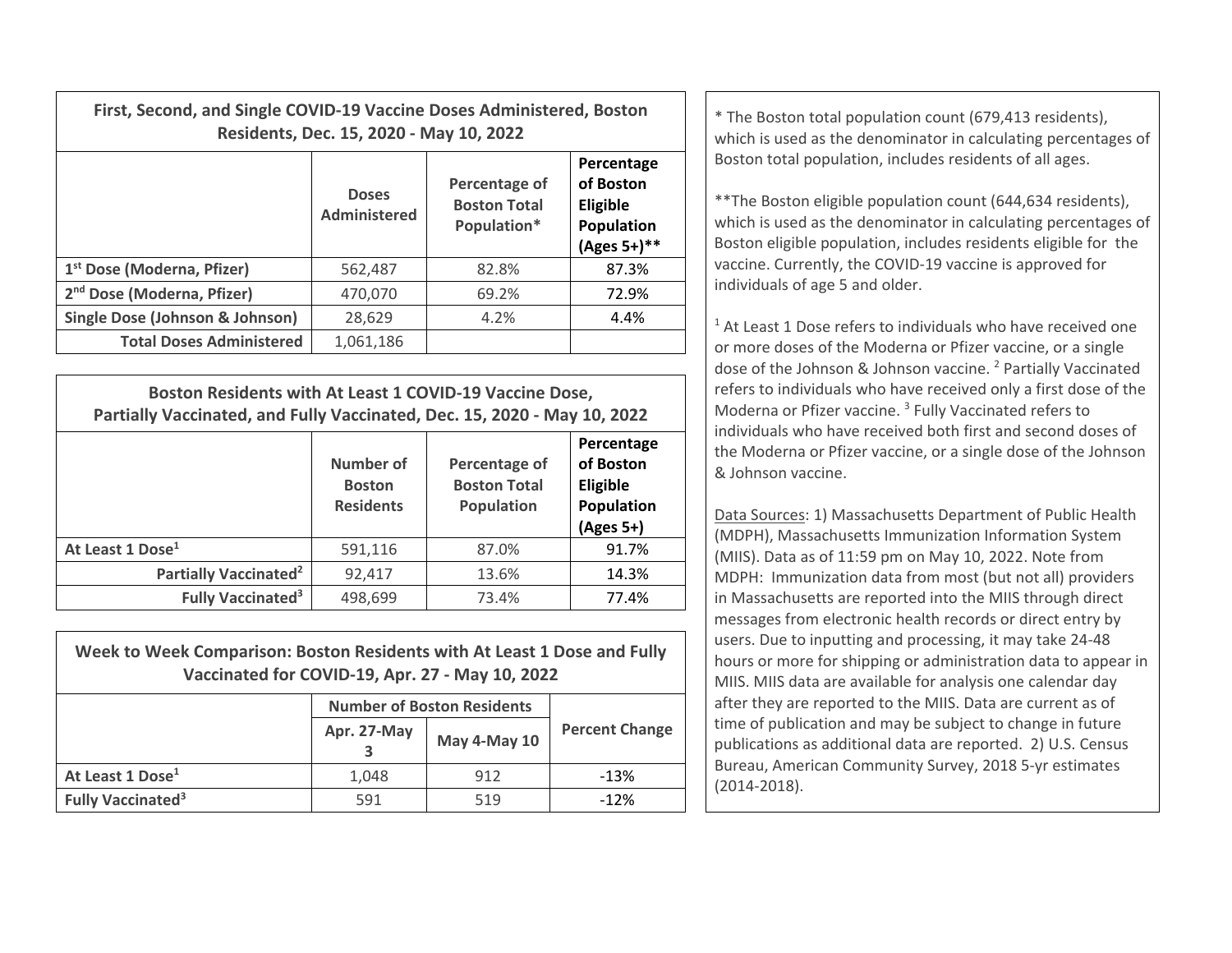

\* Total number of individuals receiving their initial dose in the 10‐week period.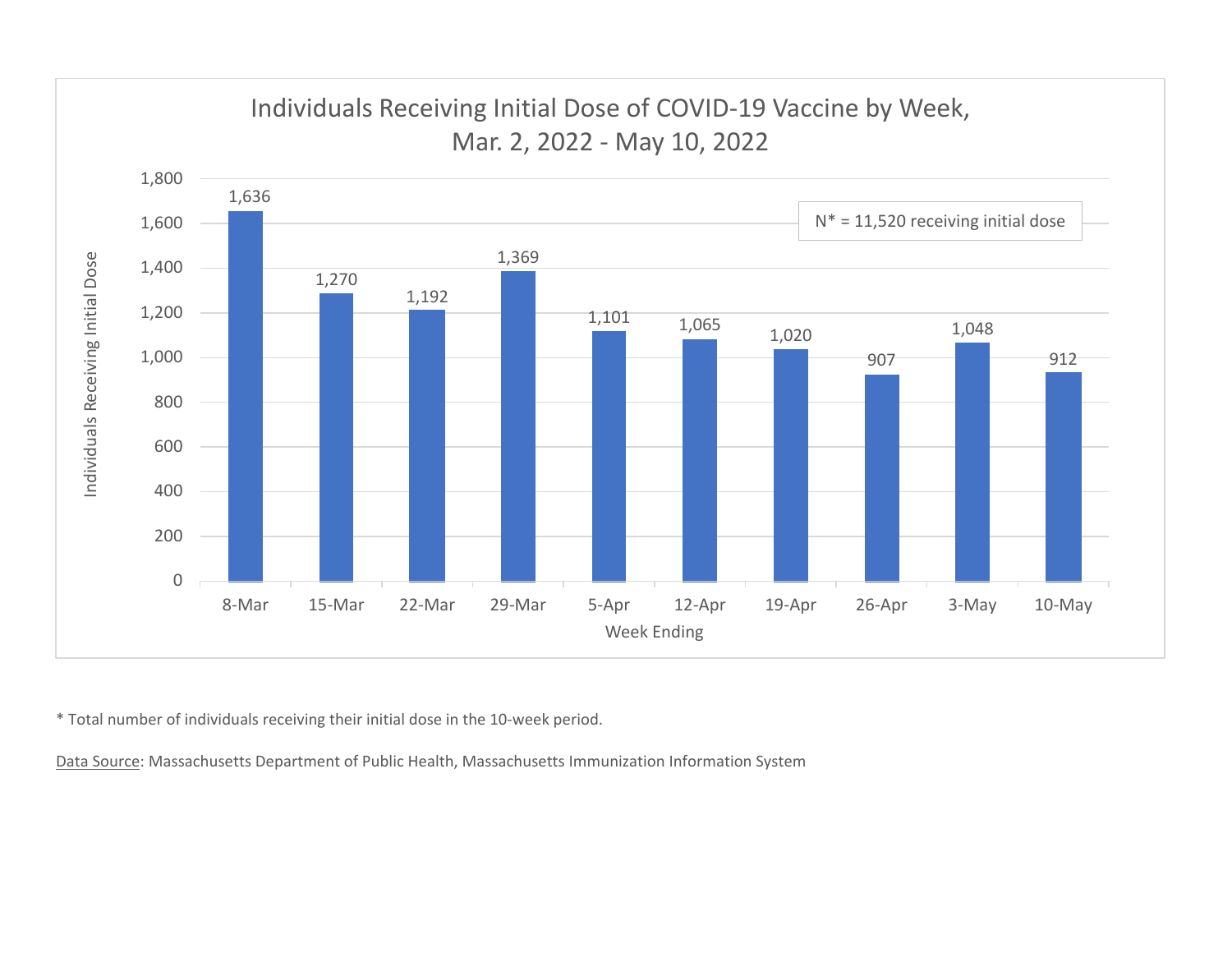

\* Total number of individuals receiving their final dose in the 10‐week period.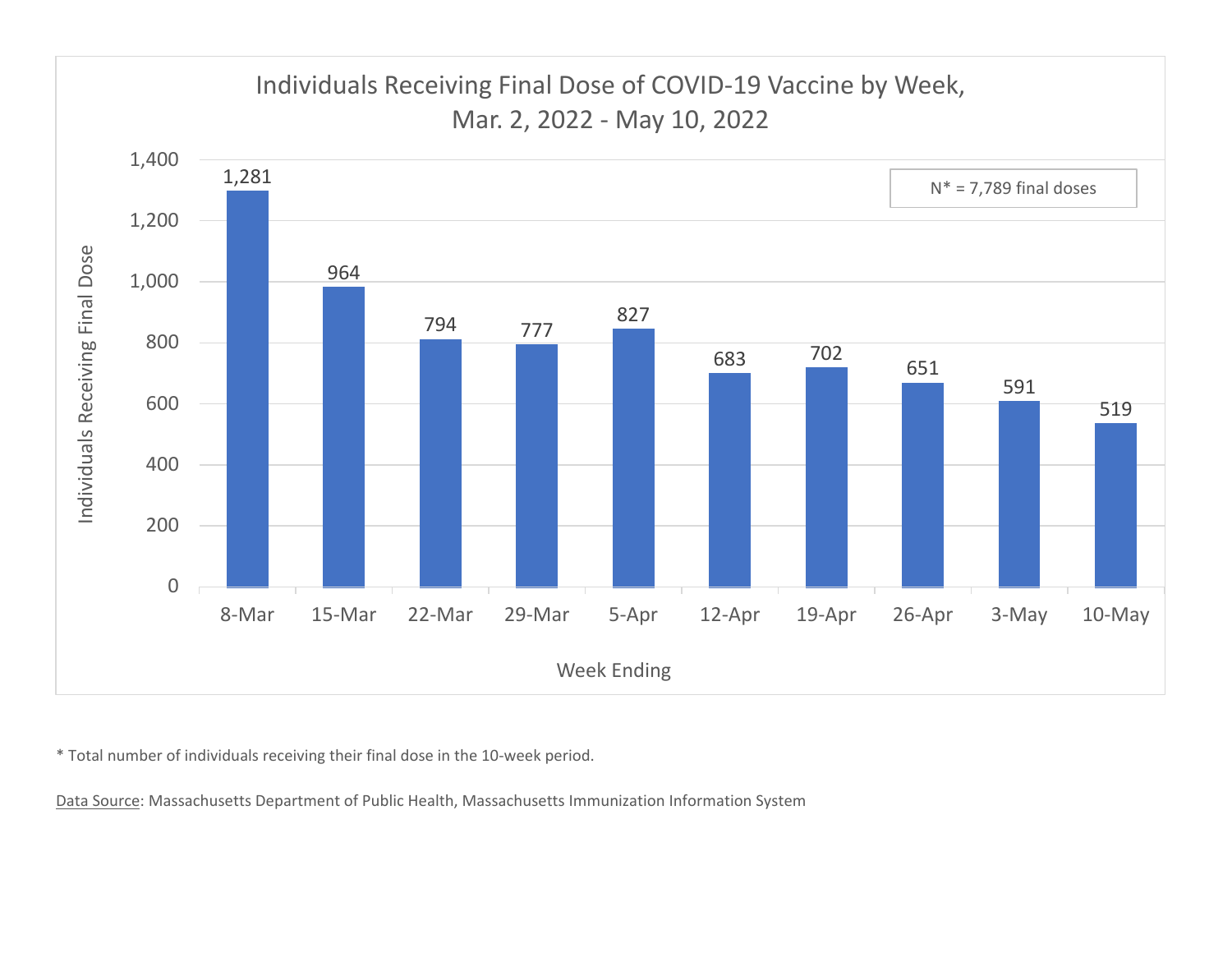

\* Varies from Total N of Individuals with At Least 1 Dose (591,116) due to missing age data for 8 individuals.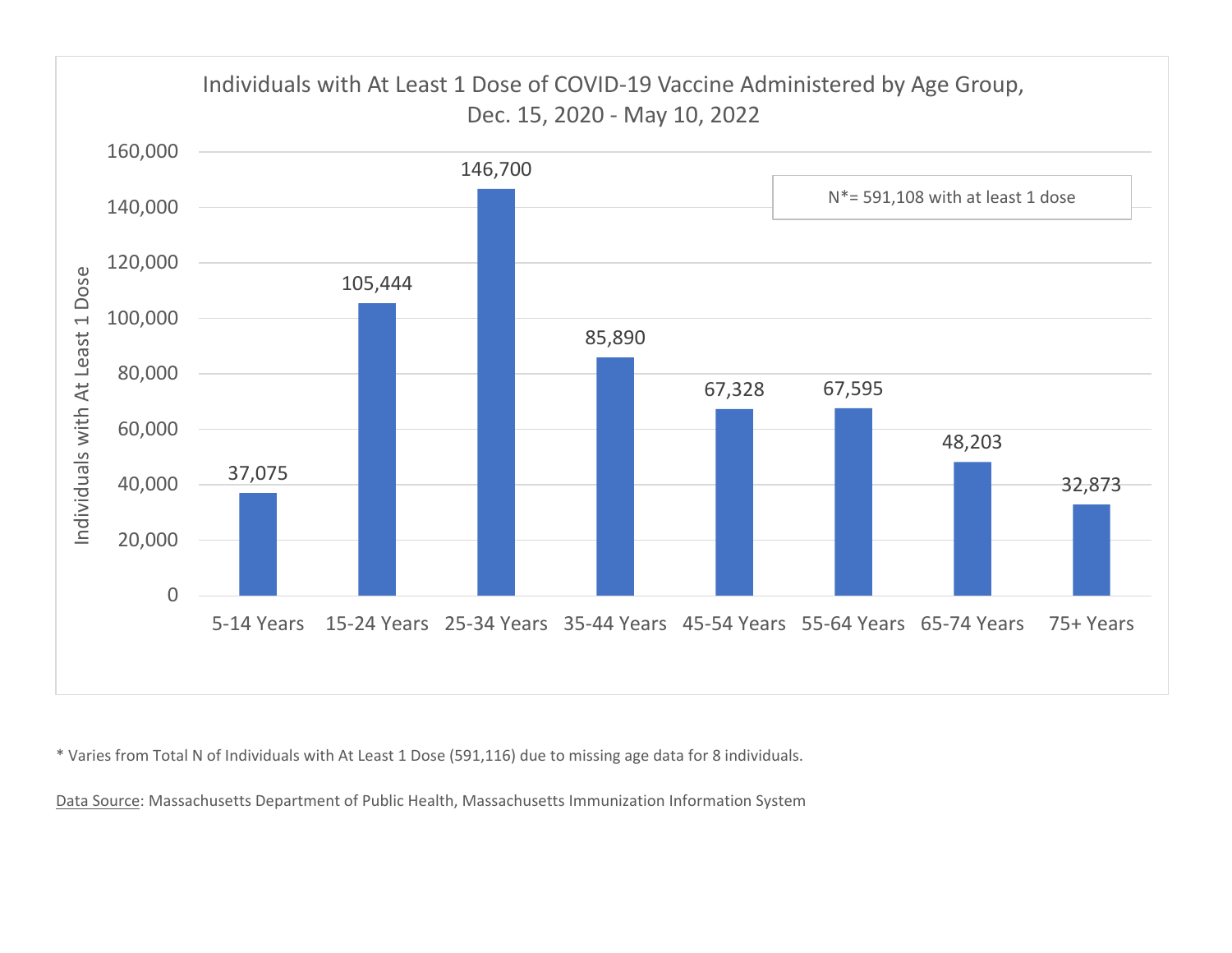

\* Varies from Total N of Individuals with At Least 1 Dose (591,116) due to missing age data for 8 individuals.

In accordance with CDC practices, BPHC has capped the percent of population coverage metrics at 99.9%. These metrics could be greater than 99.9% for multiple reasons, including census denominator data not including all individuals that currently reside in the county (e.g., part time residents) or potential data reporting errors. Estimates may change as new data are made available.

Percentage of overall Boston population with at least 1 dose <sup>=</sup> 87.0%.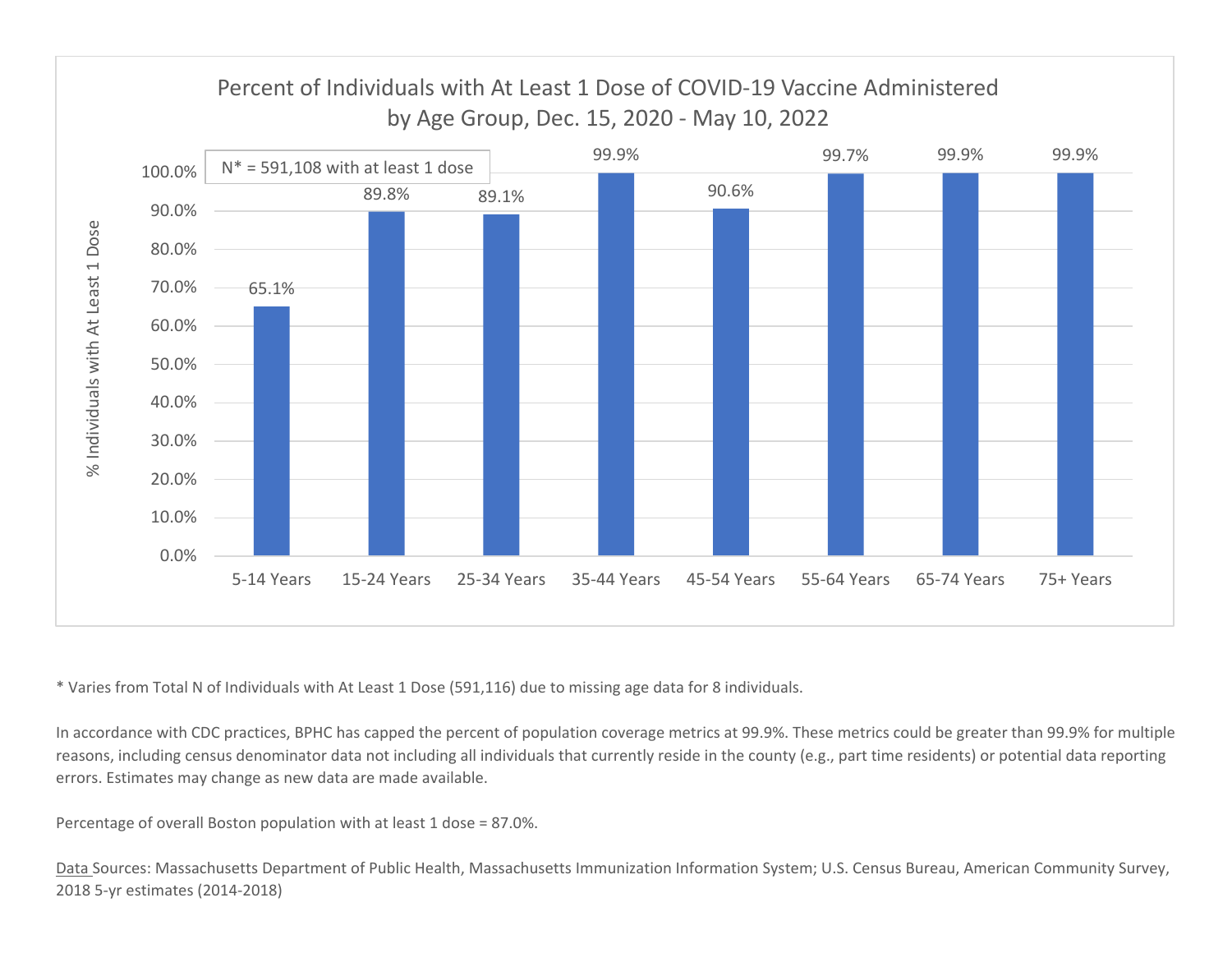

\* Varies from Total N of Fully Vaccinated Individuals (498,699) due to missing age data for 2 individuals.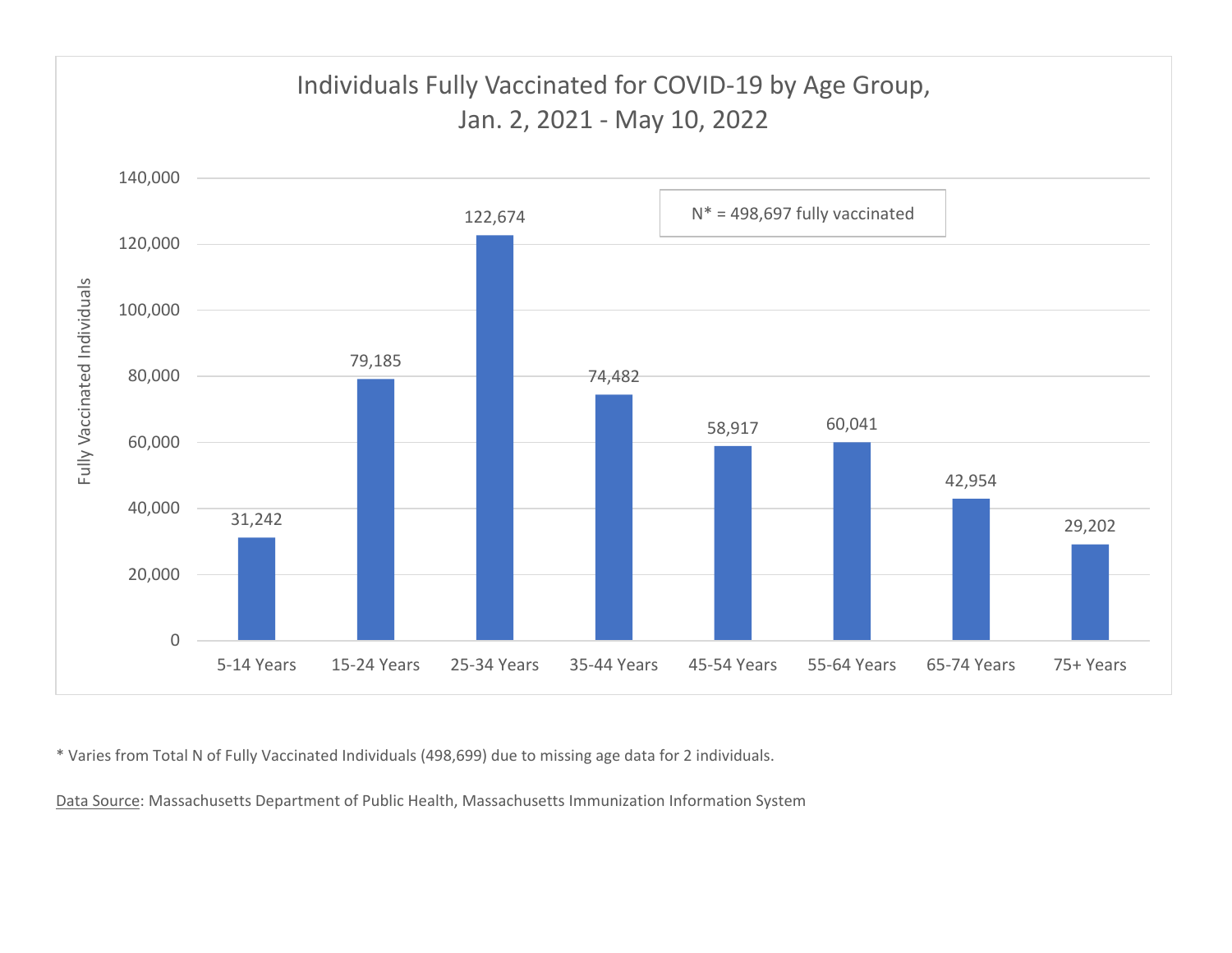

\* Varies from Total N of Fully Vaccinated Individuals (498,699) due to missing age data for 2 individuals.

Percentage of overall Boston population fully vaccinated <sup>=</sup> 73.4%.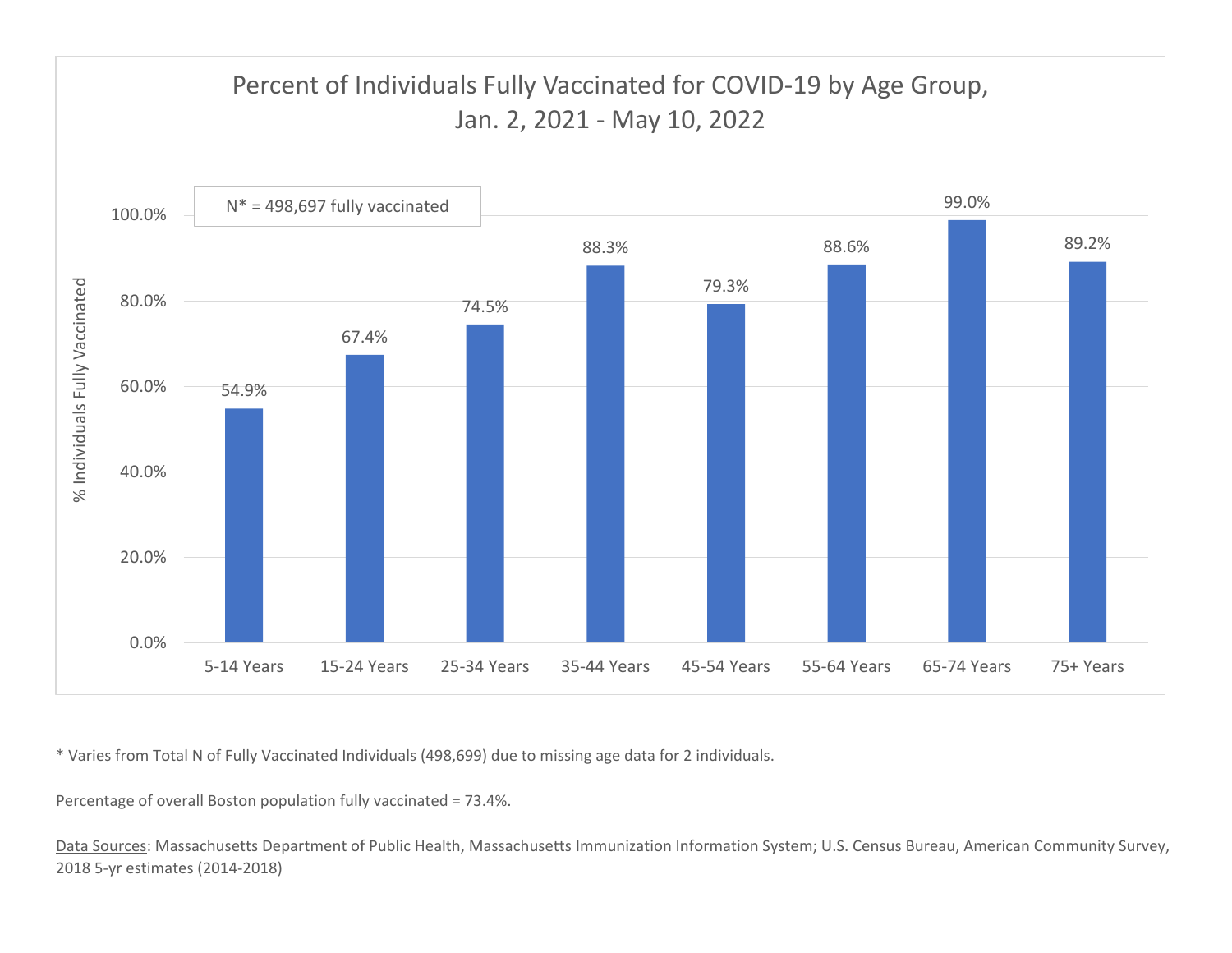

Asian/PI <sup>=</sup> Asian, Native Hawaiian, and Pacific Islander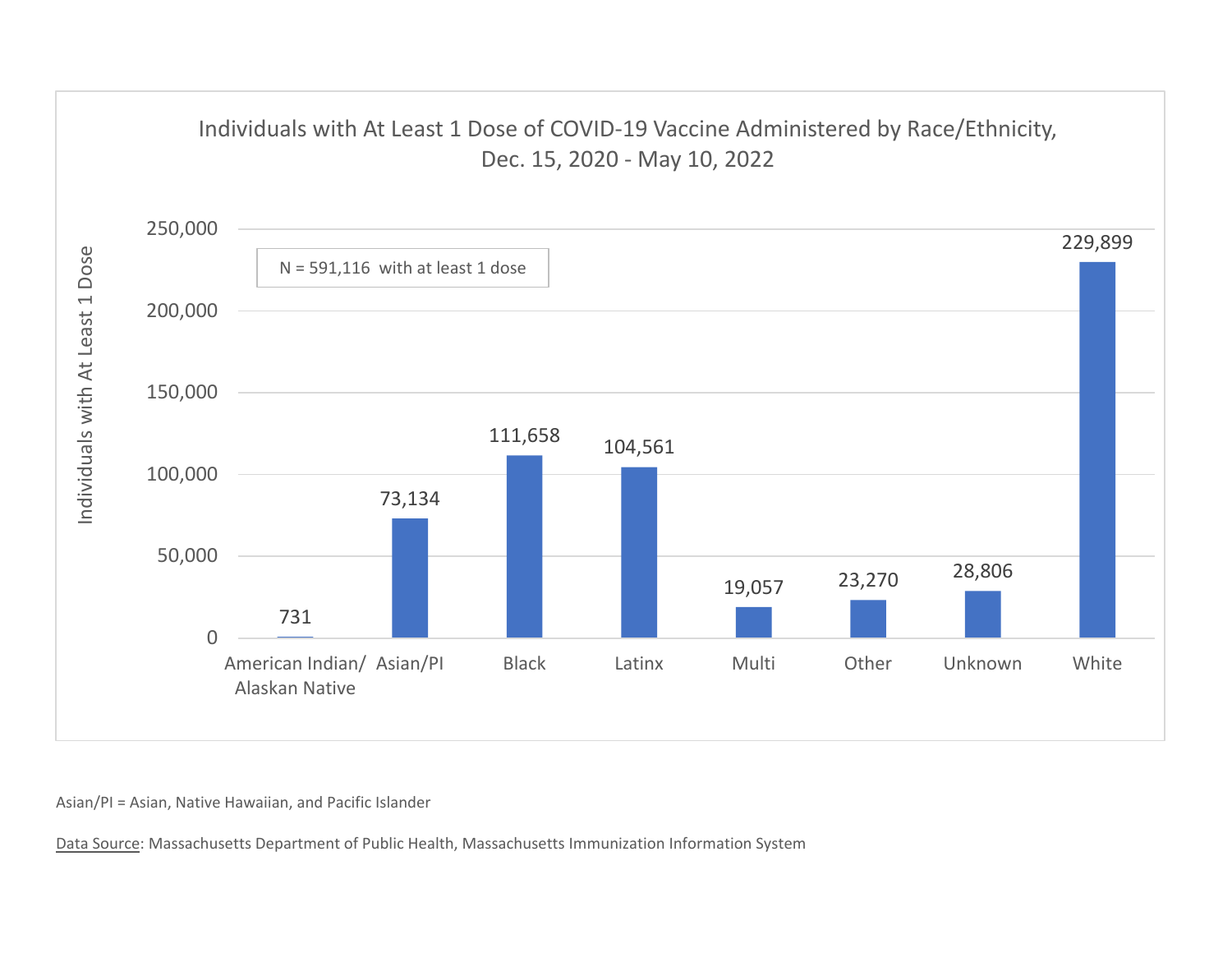

Asian/PI <sup>=</sup> Asian, Native Hawaiian, and Pacific Islander

\* Varies from Total N of Individuals with At Least 1 Dose (591,116) because data for residents who identify as Multiracial, Other, or Unknown are not included in this chart due to lack of comparable population data.

Percentage of overall Boston population with at least 1 dose <sup>=</sup> 87.0%.

In accordance with CDC practices, BPHC has capped the percent of population coverage metrics at 99.9%. These metrics could be greater than 99.9% for multiple reasons, including census denominator data not including all individuals that currently reside in the county (e.g., part time residents) or potential data reporting errors. Estimates may change as new data are made available.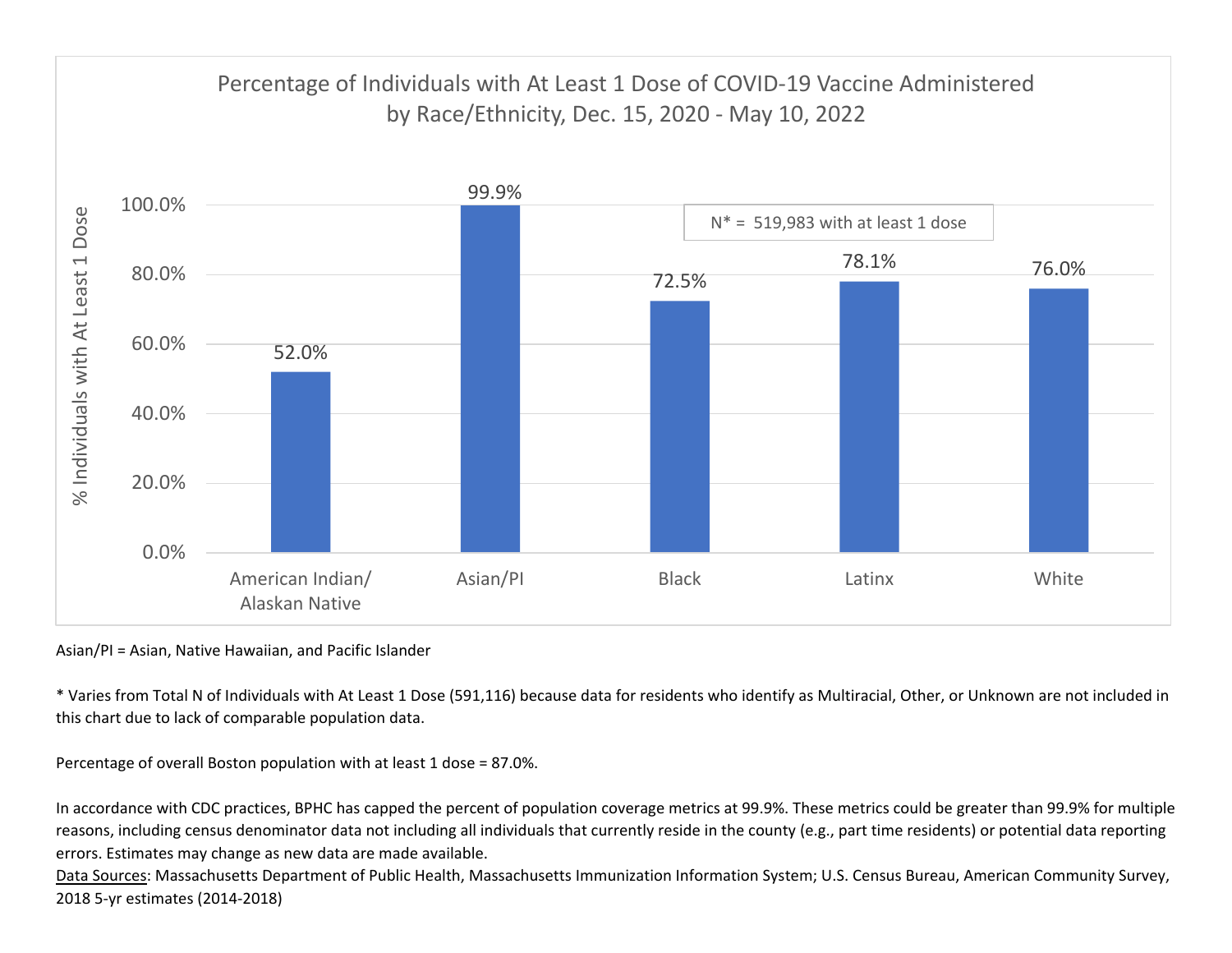

Asian/PI <sup>=</sup> Asian, Native Hawaiian, and Pacific Islander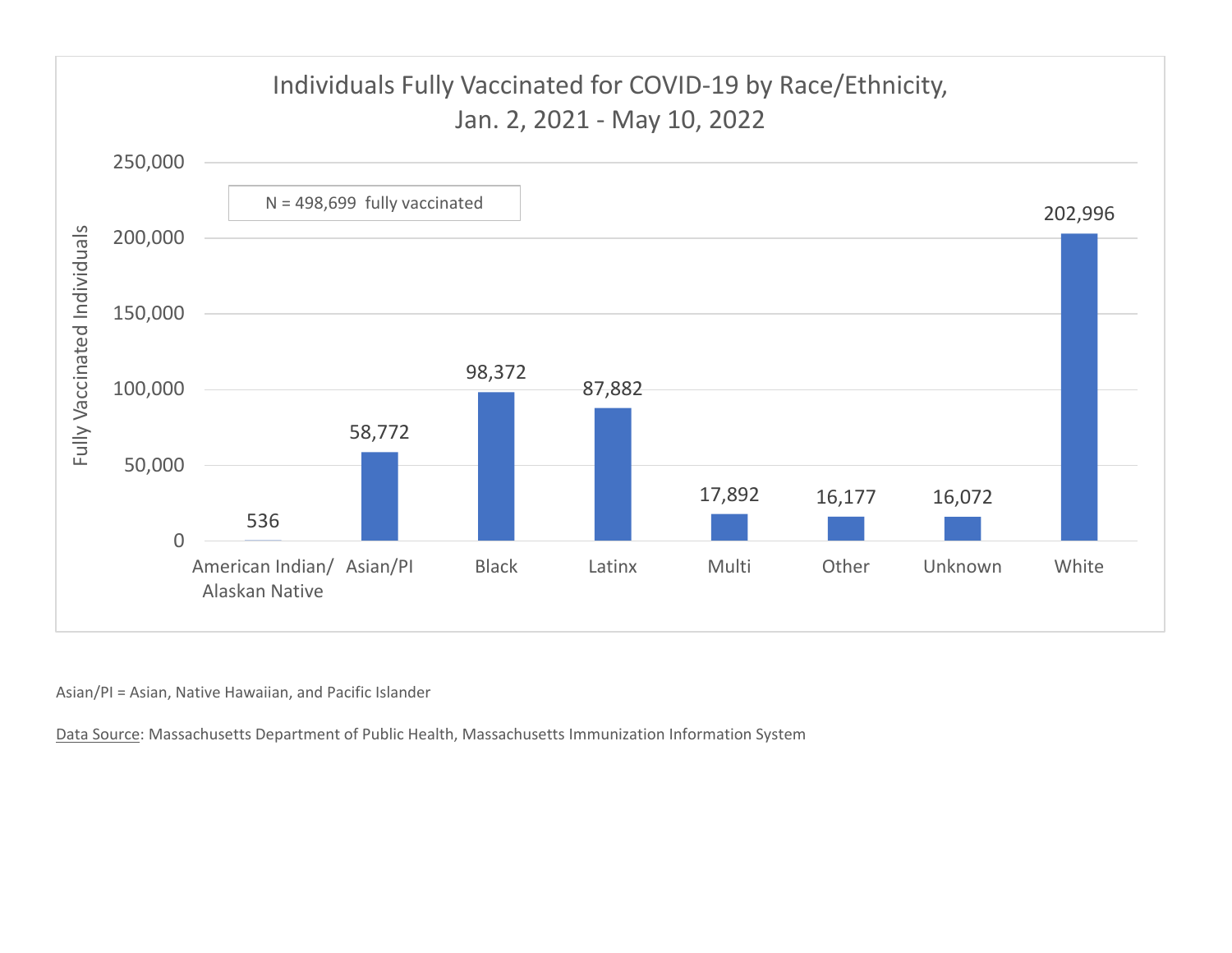

## Asian/PI <sup>=</sup> Asian, Native Hawaiian, and Pacific Islander

\* Varies from Total N of Fully Vaccinated Individuals (498,699) because data for residents who identify as Multiracial, Other, or Unknown are not included in this chart due to lack of comparable population data.

Percentage of overall Boston population fully vaccinated <sup>=</sup> 73.4%.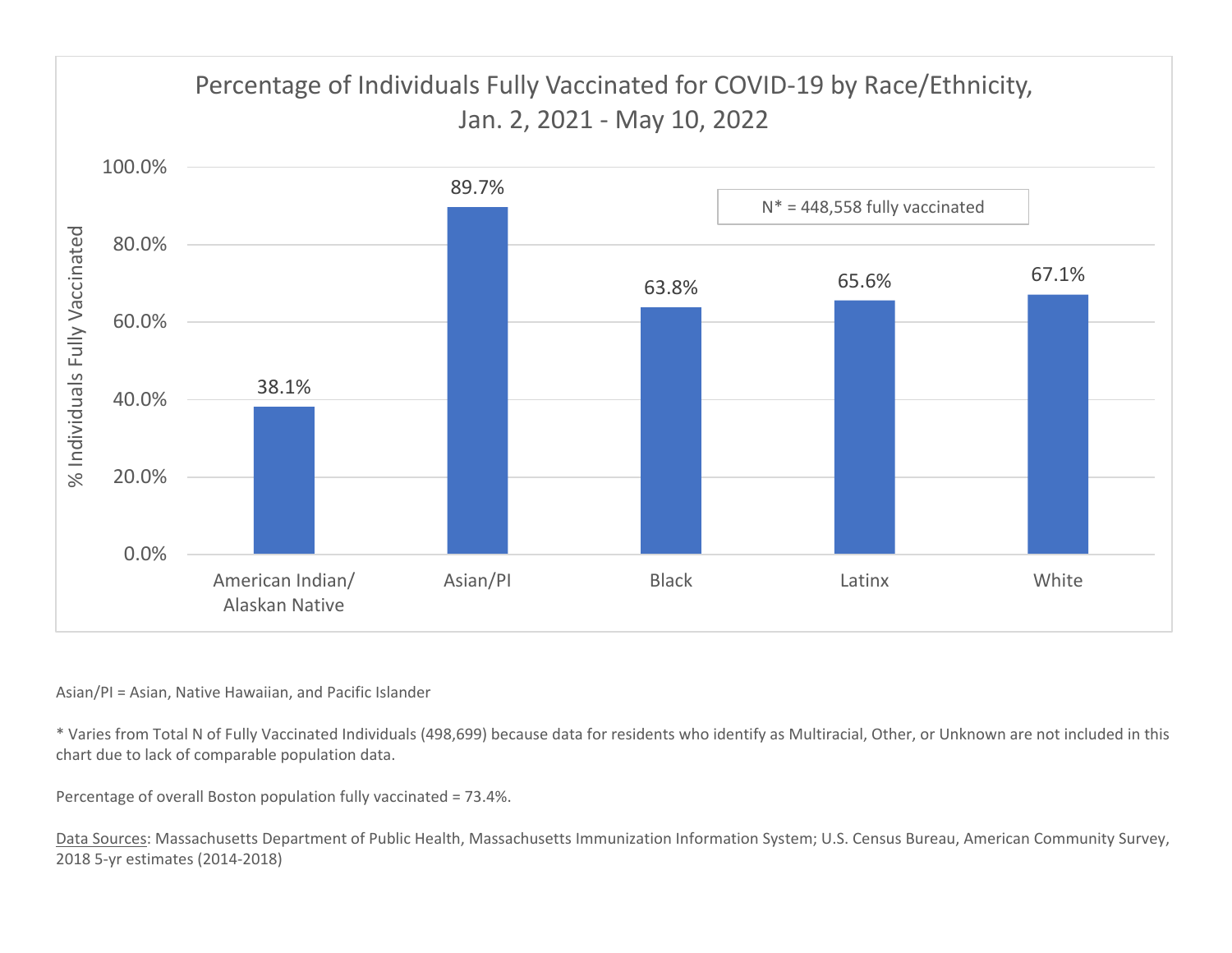

BB/BH/DT/NE/WE <sup>=</sup> Back Bay/Beacon Hill/Downtown/North End/West End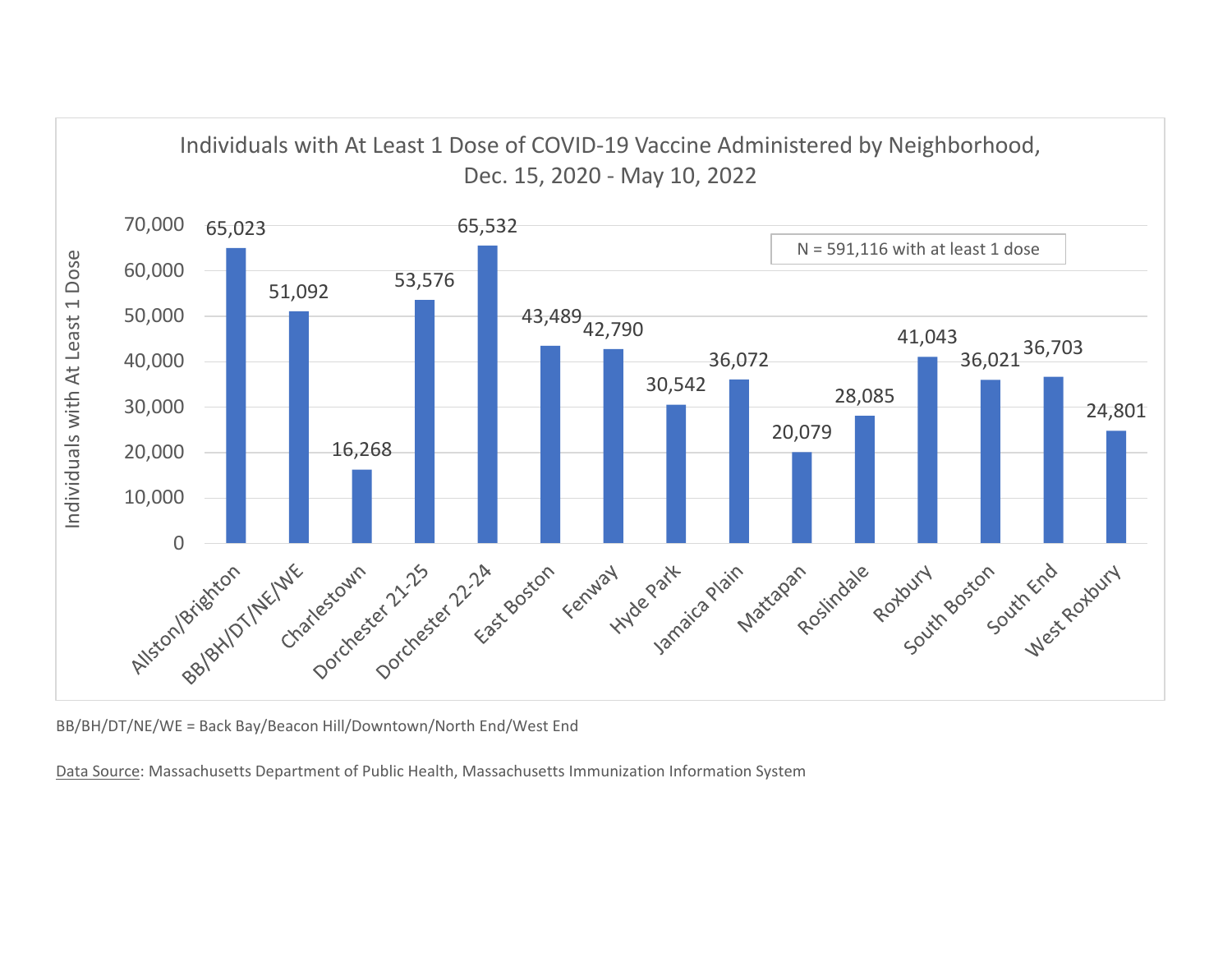

BB/BH/DT/NE/WE <sup>=</sup> Back Bay/Beacon Hill/Downtown/North End/West End

Percentage of overall Boston population with at least 1 dose <sup>=</sup> 87.0%.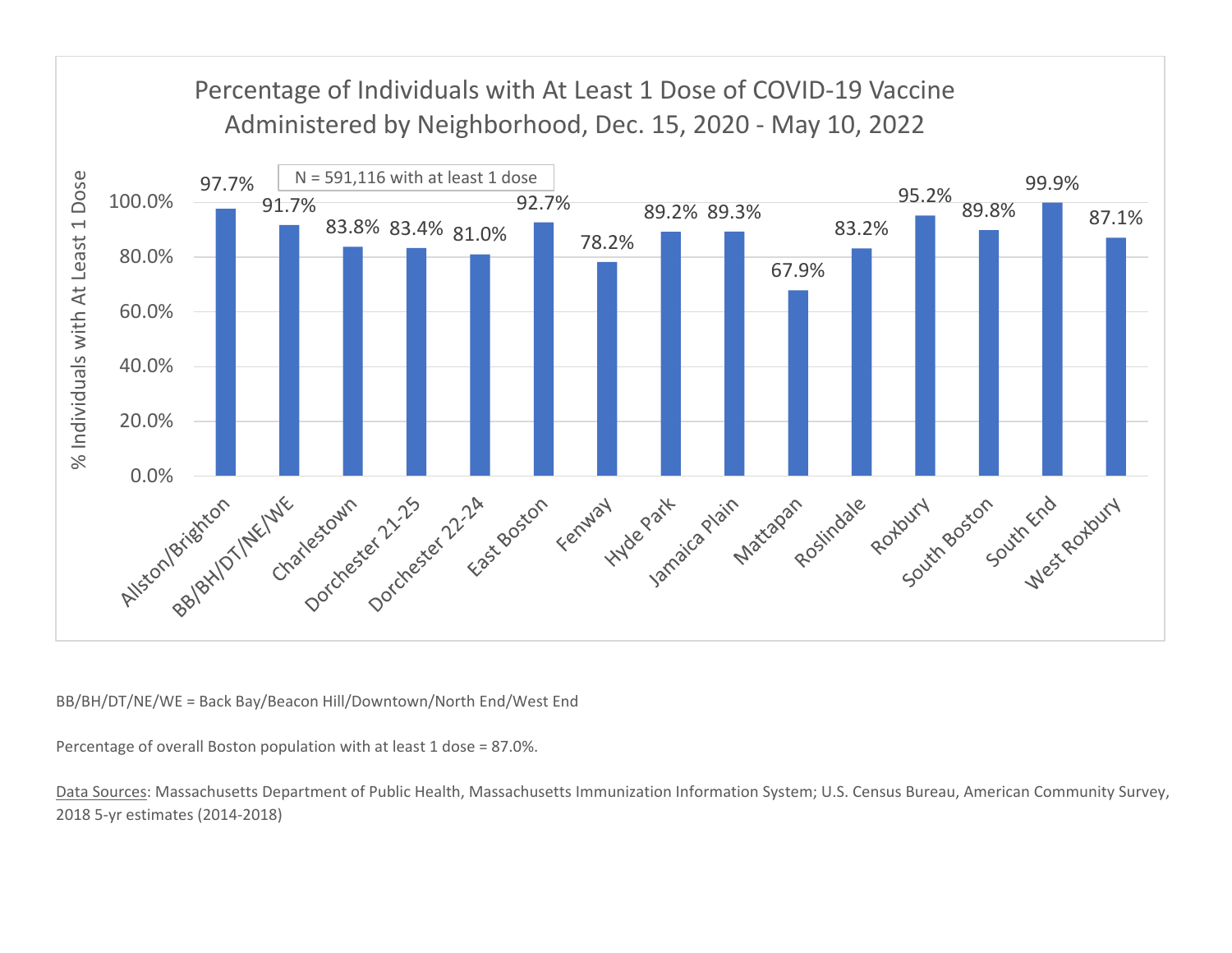

BB/BH/DT/NE/WE <sup>=</sup> Back Bay/Beacon Hill/Downtown/North End/West End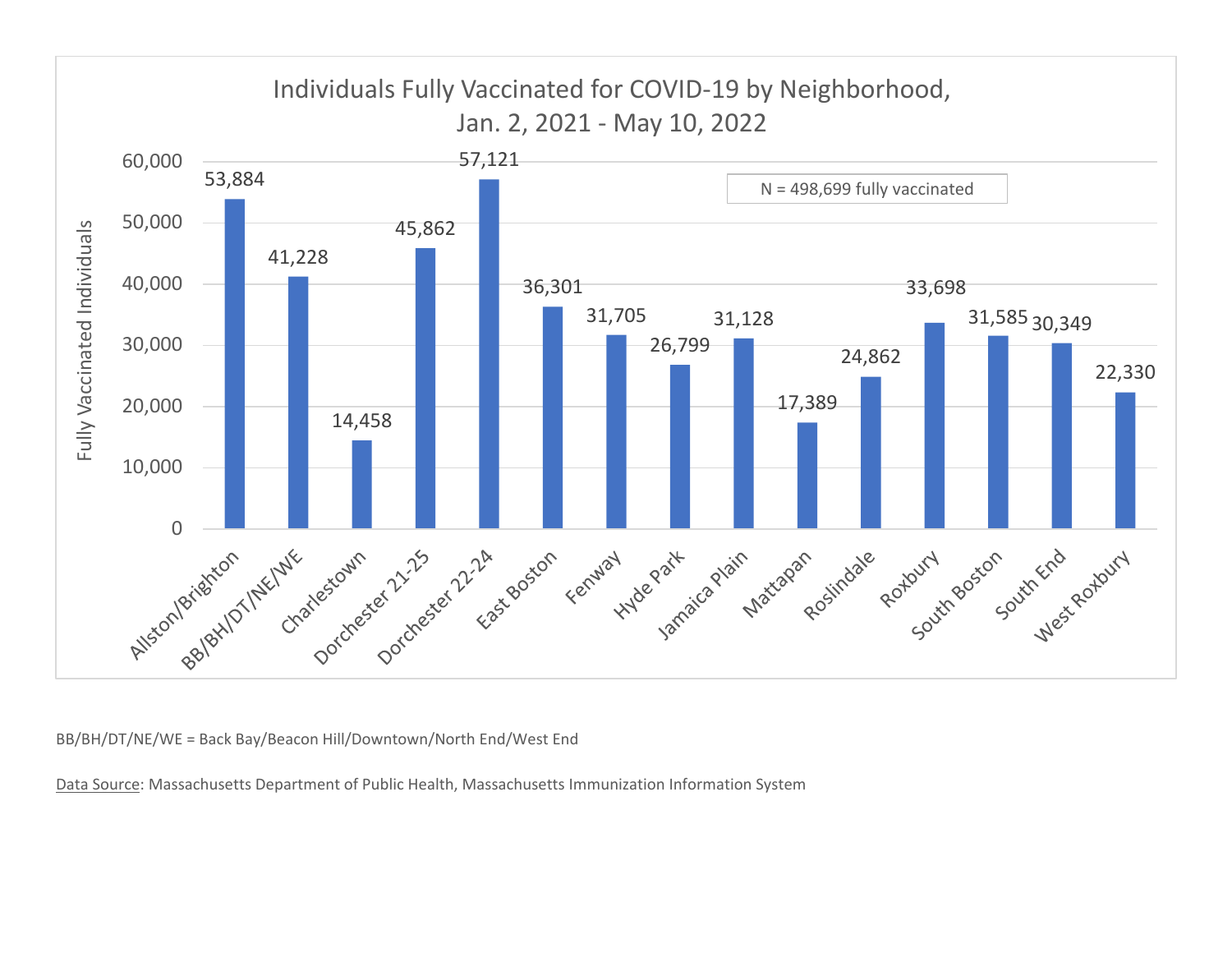

BB/BH/DT/NE/WE <sup>=</sup> Back Bay/Beacon Hill/Downtown/North End/West End

Percentage of overall Boston population fully vaccinated <sup>=</sup> 73.4%.